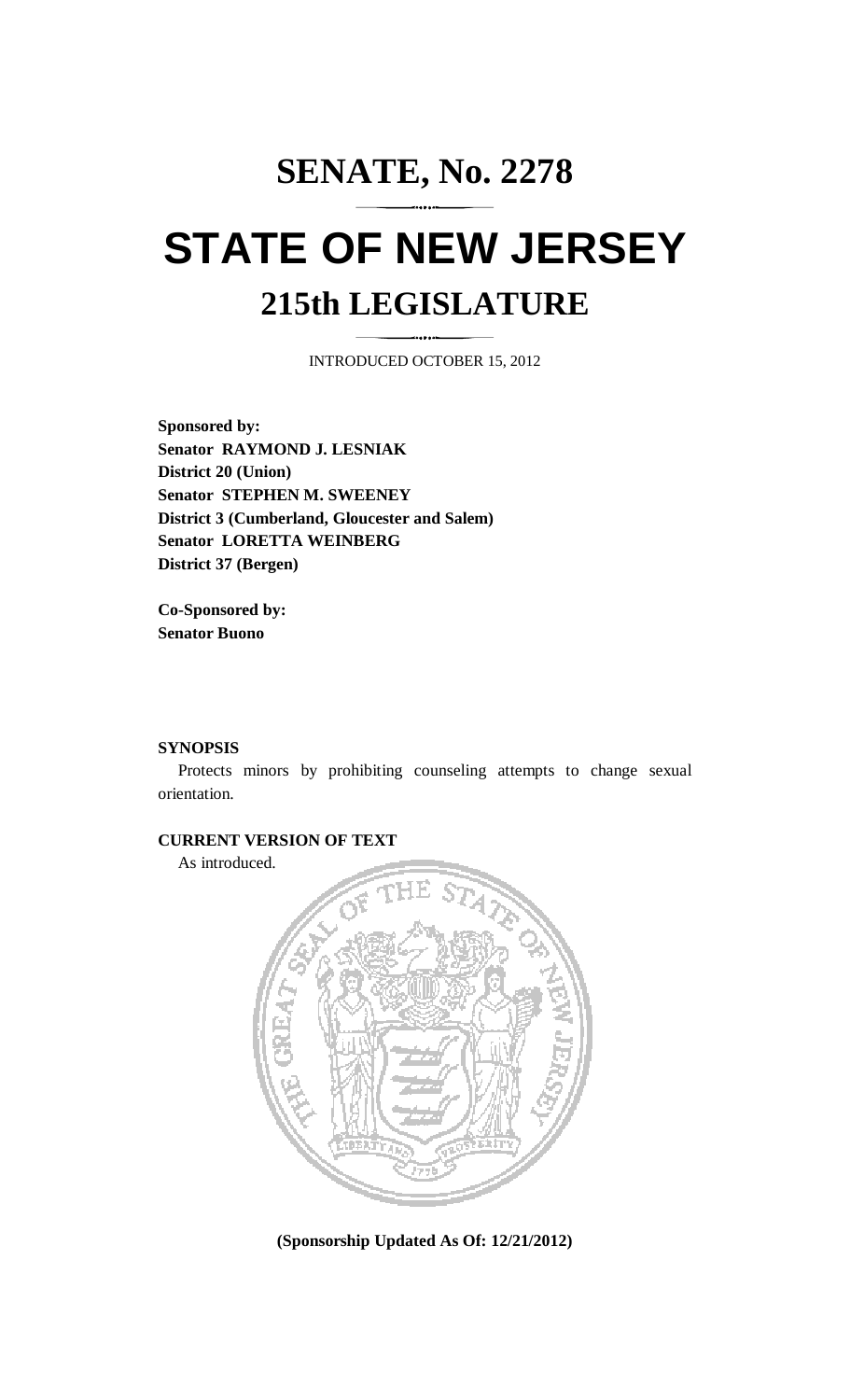1 **AN ACT** concerning the protection of minors from counseling 2 attempts to change sexual orientation and supplementing Title 45 3 of the Revised Statutes.

4

7

5 **BE IT ENACTED** *by the Senate and General Assembly of the State*  6 *of New Jersey:*

8 1. a. A person who is licensed to provide professional 9 counseling under Title 45 of the Revised Statutes, including, but not 10 limited to, a psychiatrist, licensed practicing psychologist, certified 11 social worker, licensed clinical social worker, licensed social 12 worker, licensed marriage and family therapist, certified 13 psychoanalyst, or a person who performs counseling as part of the 14 person's professional training for any of these professions, shall not 15 engage in sexual orientation change efforts with a person under 18 16 years of age.

17 b. As used in this section, "sexual orientation change efforts" 18 means the practice of seeking to change a person's sexual 19 persuasion, including, but not limited to, efforts to change behaviors 20 or gender expressions, or to reduce or eliminate sexual or romantic 21 attractions or feelings toward a person of the same gender; except 22 that sexual orientation change efforts shall not include counseling 23 that:

24 (1) provides acceptance, support, and understanding of a person 25 or facilitates a person's coping, social support, and identity 26 exploration and development, including sexual persuasion-neutral 27 interventions to prevent or address unlawful conduct or unsafe 28 sexual practices; and

# 29 (2) does not seek to change sexual persuasion.

- 30
- 31 2. This act shall take effect immediately. 32
- 33

35

## 34 STATEMENT

36 This bill prohibits counseling to change the sexual orientation of 37 a minor.

38 Under the provisions of the bill, a person who is licensed to 39 provide professional counseling, including, but not limited to, a 40 psychiatrist, licensed practicing psychologist, certified social 41 worker, licensed clinical social worker, licensed social worker, 42 licensed marriage and family therapist, certified psychoanalyst, or a 43 person who performs counseling as part of the person's professional 44 training, is prohibited from engaging in sexual orientation change 45 efforts with a person under 18 years of age.

46 The bill defines "sexual orientation change efforts" as the 47 practice of seeking to change a person's sexual persuasion**,**  48 including, but not limited to, efforts to change behaviors or gender